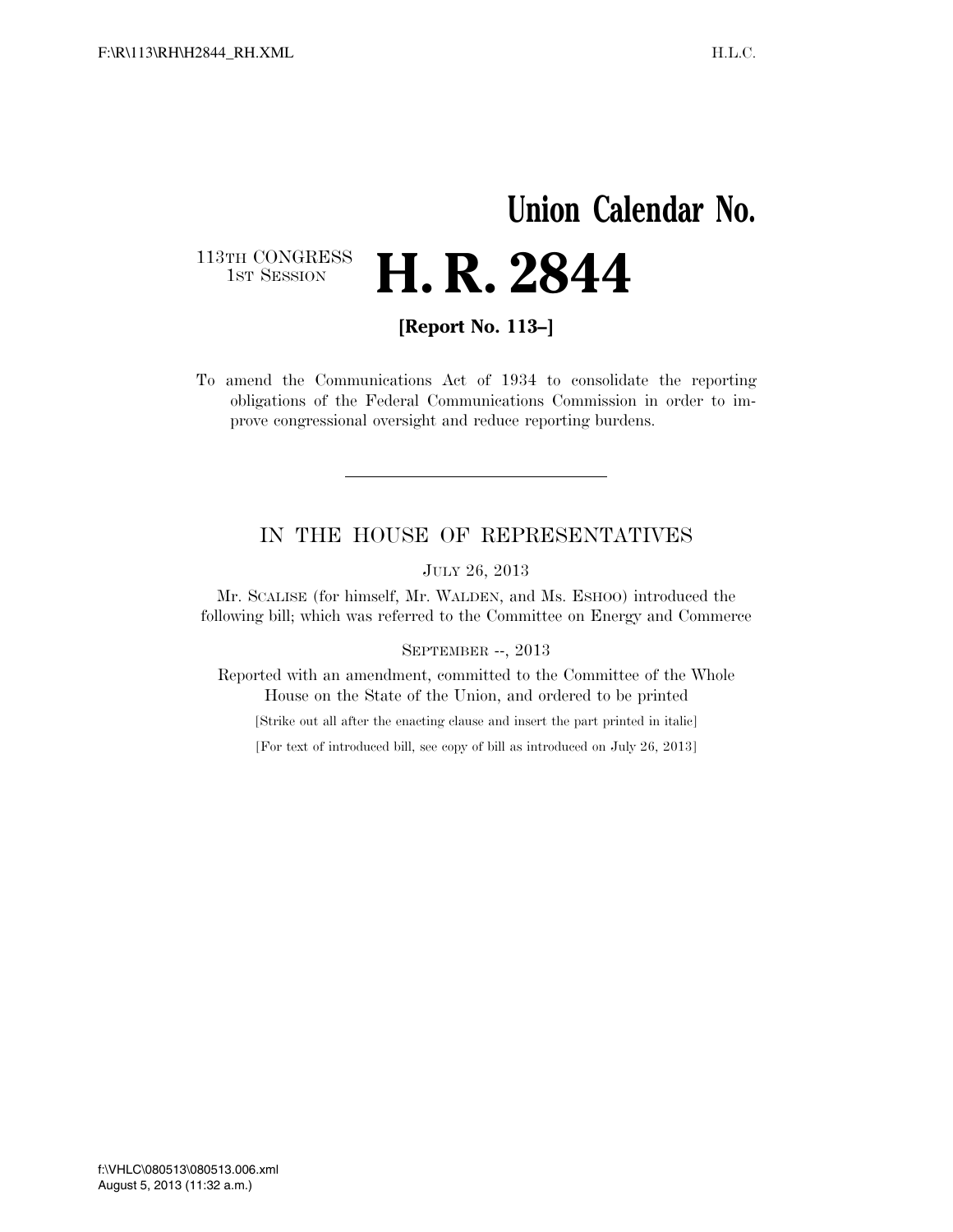# **A BILL**

To amend the Communications Act of 1934 to consolidate the reporting obligations of the Federal Communications Commission in order to improve congressional oversight and reduce reporting burdens.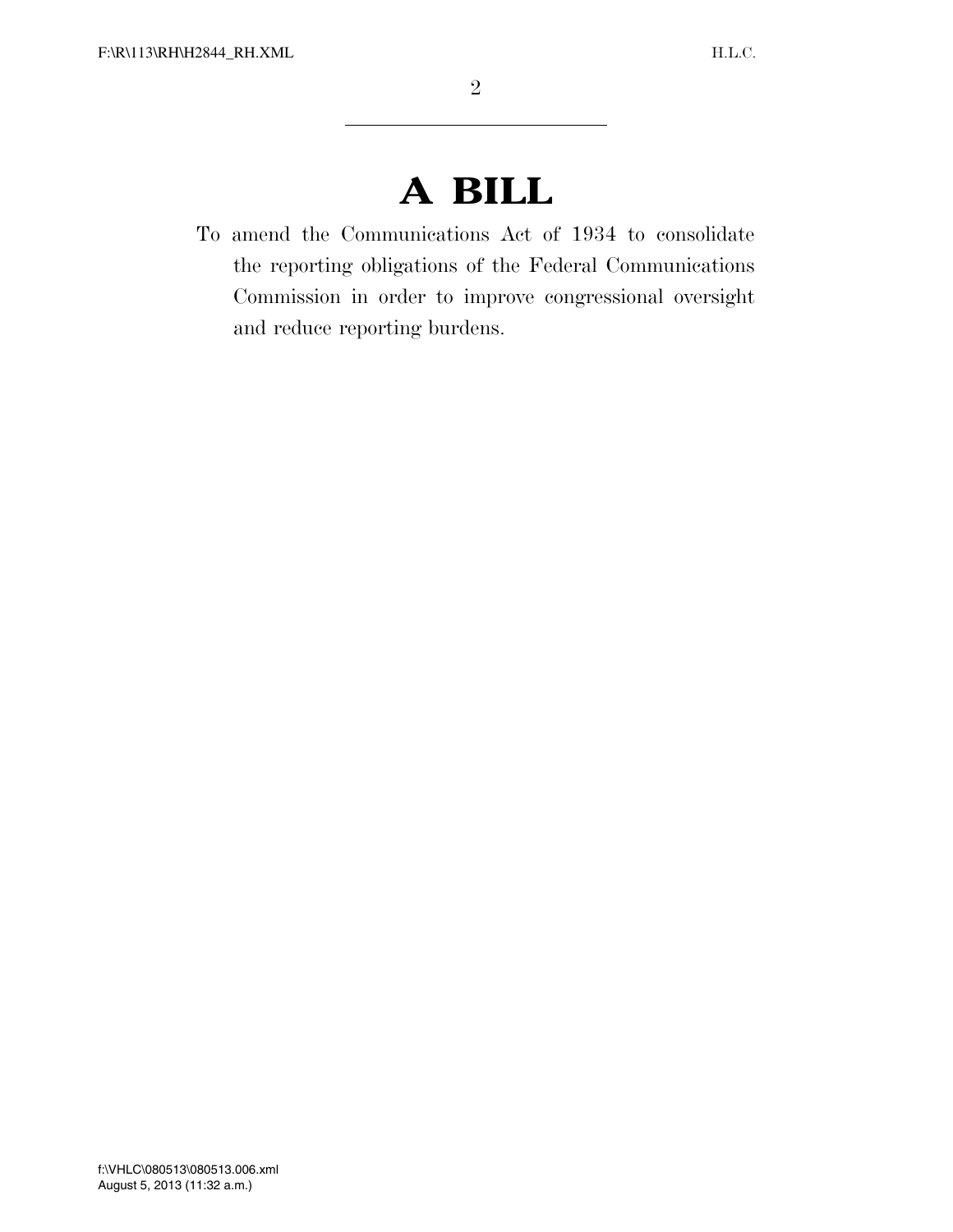*Be it enacted by the Senate and House of Representa-*

 *tives of the United States of America in Congress assembled, SECTION 1. SHORT TITLE. This Act may be cited as the ''Federal Communica- tions Commission Consolidated Reporting Act of 2013''. SEC. 2. COMMUNICATIONS MARKETPLACE REPORT. Title I of the Communications Act of 1934 (47 U.S.C. 151 et seq.) is amended by adding at the end the following: ''SEC. 14. COMMUNICATIONS MARKETPLACE REPORT. ''(a) IN GENERAL.—In the last quarter of every even- numbered year, the Commission shall publish on its website and submit to the Committee on Energy and Commerce of the House of Representatives and the Committee on Com- merce, Science, and Transportation of the Senate a report on the state of the communications marketplace. ''(b) CONTENTS.—Each report required by subsection (a) shall— ''(1) assess the state of competition in the com-*

 *munications marketplace, including competition to deliver voice, video, audio, and data services among providers of telecommunications, providers of com- mercial mobile service (as defined in section 332), multichannel video programming distributors (as de-fined in section 602), broadcast stations, providers of*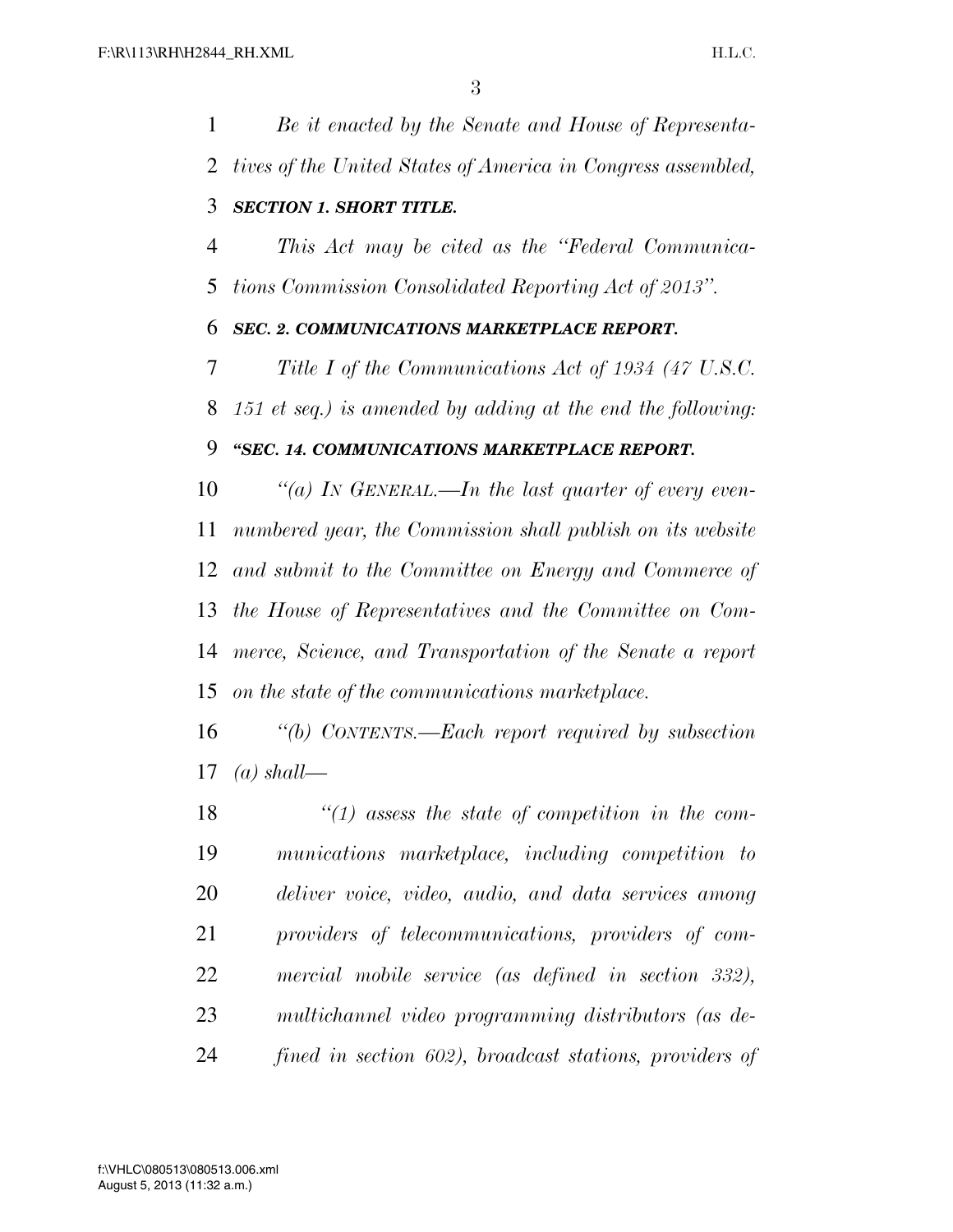*satellite communications, Internet service providers, and other providers of communications services;* 

 *''(2) assess the state of deployment of commu- nications capabilities, including advanced tele- communications capability (as defined in section 706 of the Telecommunications Act of 1996 (47 U.S.C. 1302)), regardless of the technology used for such de- ployment, including whether advanced telecommuni- cations capability is being deployed to all Americans in a reasonable and timely fashion;* 

 *''(3) assess whether laws, regulations, or regu- latory practices (whether those of the Federal Govern- ment, States, political subdivisions of States, Indian tribes or tribal organizations (as such terms are de- fined in section 4 of the Indian Self-Determination and Education Assistance Act (25 U.S.C. 450b)), or foreign governments) pose a barrier to competitive entry into the communications marketplace or to the competitive expansion of existing providers of commu-nications services;* 

 *''(4) describe the agenda of the Commission for the next 2-year period for addressing the challenges and opportunities in the communications marketplace that were identified through the assessments under paragraphs (1) through (3); and*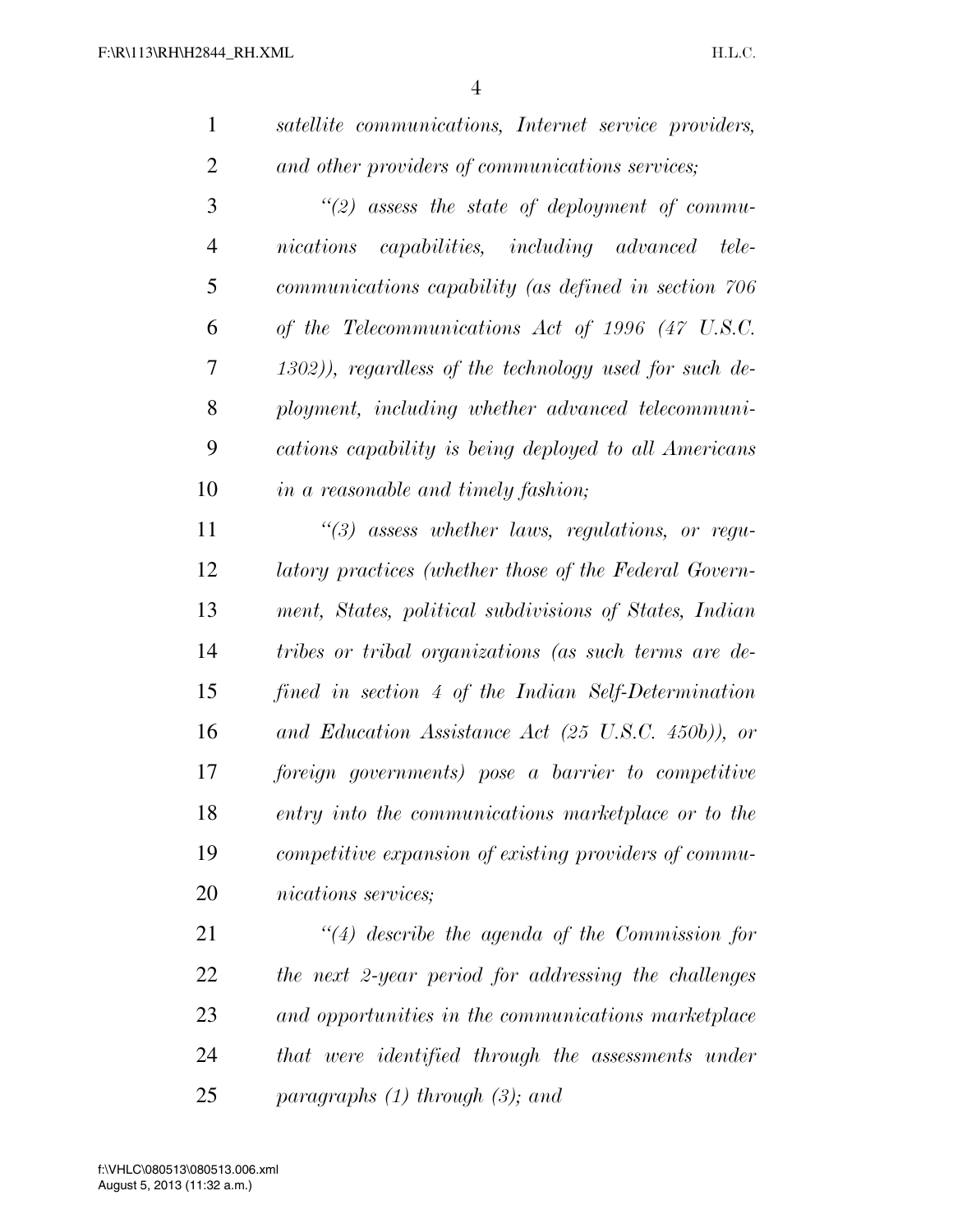*''(5) describe the actions that the Commission has taken in pursuit of the agenda described pursuant to paragraph (4) in the previous report submitted under this section.* 

 *''(c) EXTENSION.—If the President designates a Com- missioner as Chairman of the Commission during the last quarter of an even-numbered year, the portion of the report required by subsection (b)(4) may be published on the website of the Commission and submitted to the Committee on Energy and Commerce of the House of Representatives and the Committee on Commerce, Science, and Transpor- tation of the Senate as an addendum during the first quar-ter of the following odd-numbered year.* 

*''(d) SPECIAL REQUIREMENTS.—*

 *''(1) ASSESSING COMPETITION.—In assessing the state of competition under subsection (b)(1), the Com- mission shall consider all forms of competition, in- cluding the effect of intermodal competition, facilities- based competition, and competition from new and emergent communications services, including the pro- vision of content and communications using the Internet.* 

 *''(2) ASSESSING DEPLOYMENT.—In assessing the state of deployment under subsection (b)(2), the Com-mission shall compile a list of geographical areas that*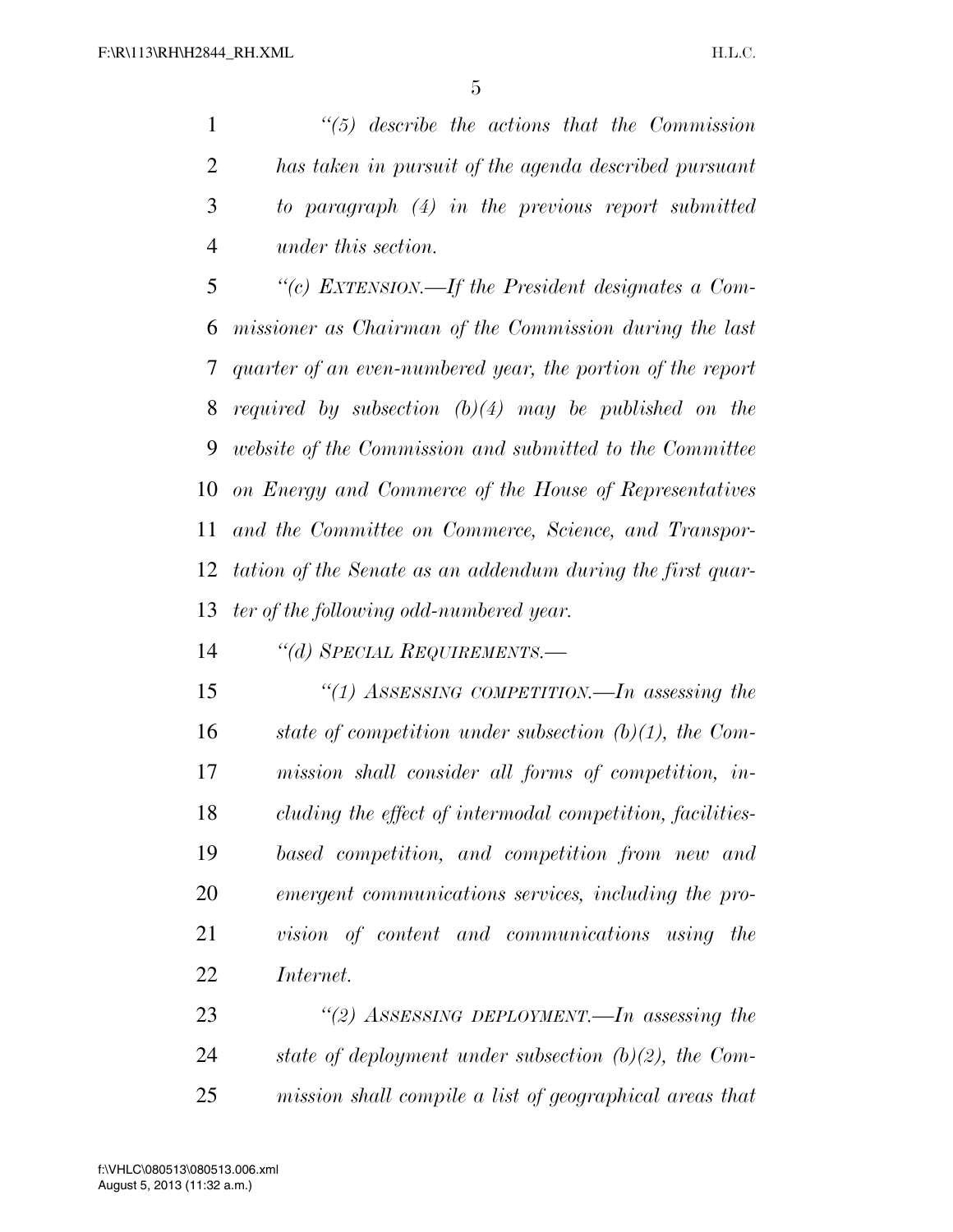| $\mathbf{1}$   | are not served by any provider of advanced tele-           |
|----------------|------------------------------------------------------------|
| $\overline{2}$ | <i>communications capability.</i>                          |
| 3              | "(3) INTERNATIONAL COMPARISONS AND DEMO-                   |
| $\overline{4}$ | GRAPHIC INFORMATION.—The Commission may use                |
| 5              | readily available data to draw appropriate compari-        |
| 6              | sons between the United States communications mar-         |
| 7              | ketplace and the international communications mar-         |
| 8              | ketplace and to correlate its assessments with demo-       |
| 9              | <i>graphic information.</i>                                |
| 10             | "(4) CONSIDERING SMALL BUSINESSES.—In as-                  |
| 11             | sessing the state of competition under subsection          |
| 12             | $(b)(1)$ and regulatory barriers under subsection          |
| 13             | $(b)(3)$ , the Commission shall consider market entry      |
| 14             | barriers for entrepreneurs and other small businesses      |
| 15             | in the communications marketplace in accordance            |
| 16             | with the national policy under section $257(b)$ .".        |
| 17             | SEC. 3. CONSOLIDATION OF REDUNDANT REPORTS; CON-           |
| 18             | <b>FORMING AMENDMENTS.</b>                                 |
| 19             | (a) ORBIT ACT REPORT.—Section 646 of the Commu-            |
| 20             | nications Satellite Act of 1962 (47 U.S.C. 765e; 114 Stat. |
| 21             | $57$ ) is repealed.                                        |
| 22             | (b) SATELLITE COMPETITION REPORT.—Section 4 of             |
|                | 23 Public Law 109–34 (47 U.S.C. 703) is repealed.          |
|                |                                                            |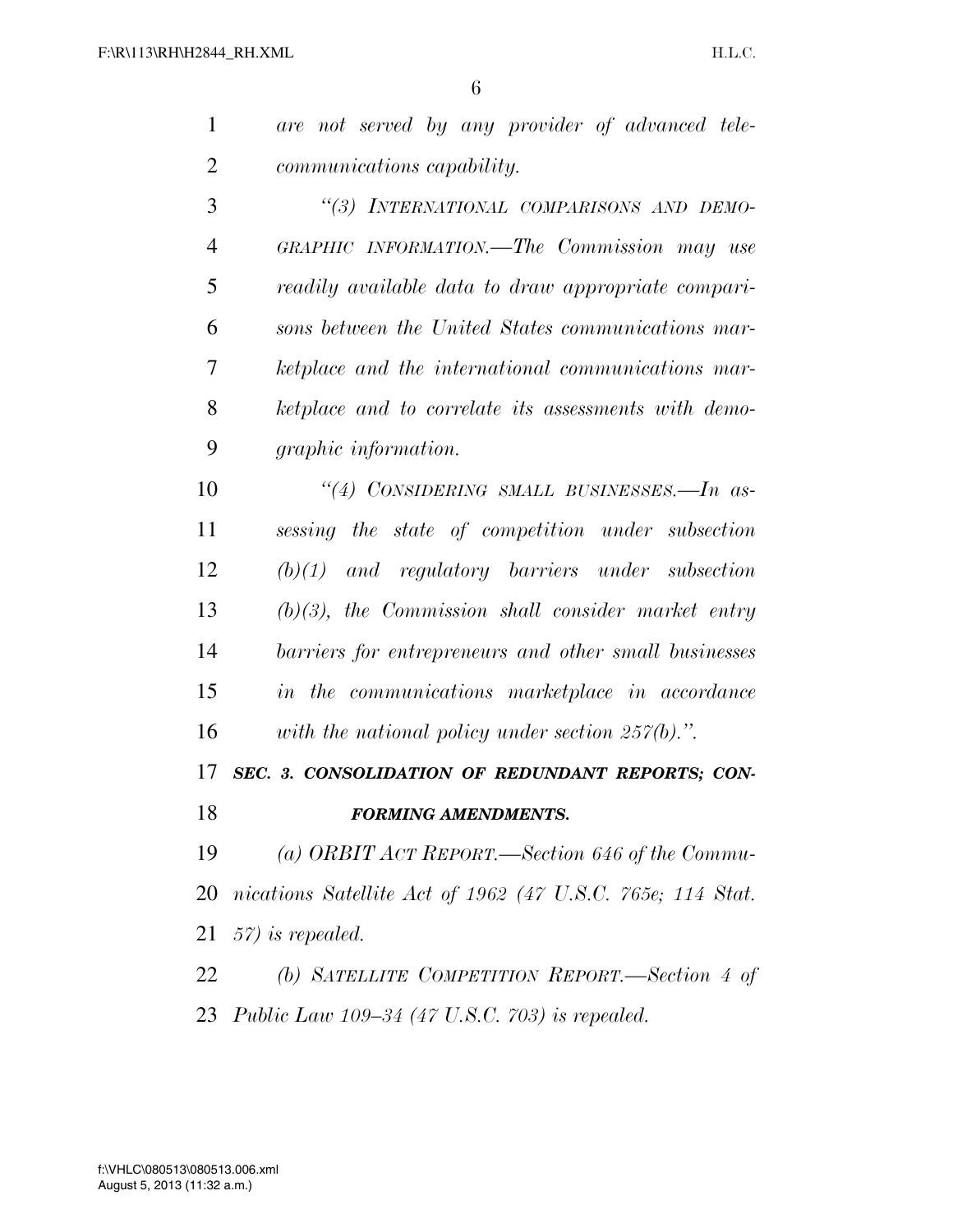| 1  | (c) INTERNATIONAL BROADBAND DATA REPORT.—Sec-            |
|----|----------------------------------------------------------|
| 2  | tion 103 of the Broadband Data Improvement Act (47       |
| 3  | U.S.C. 1303) is amended—                                 |
| 4  | $(1)$ by striking subsection (b); and                    |
| 5  | (2) by redesignating subsections (c) through $(e)$       |
| 6  | as subsections $(b)$ through $(d)$ , respectively.       |
| 7  | (d) STATUS OF COMPETITION IN THE MARKET FOR              |
| 8  | THE DELIVERY OF VIDEO PROGRAMMING REPORT.-Sec-           |
| 9  | tion 628 of the Communications Act of 1934 (47 U.S.C.    |
| 10 | $548$ ) is amended—                                      |
| 11 | $(1)$ by striking subsection $(g)$ ;                     |
| 12 | (2) by redesignating subsection (j) as subsection        |
| 13 | $(q)$ ; and                                              |
| 14 | $(3)$ by transferring subsection $(g)$ (as redesig-      |
| 15 | nated) so that it appears after subsection (f).          |
| 16 | (e) REPORT ON CABLE INDUSTRY PRICES.-                    |
| 17 | (1) IN GENERAL.—Section 623 of the Commu-                |
| 18 | nications Act of 1934 (47 U.S.C. 543) is amended—        |
| 19 | $(A)$ by striking subsection $(k)$ ; and                 |
| 20 | $(B)$ by redesignating subsections (1) through           |
| 21 | $(n)$ as subsections $(k)$ through $(m)$ , respectively. |
| 22 | (2)<br>CONFORMING AMENDMENT.—Section                     |
| 23 | $613(a)(3)$ of the Communications Act of 1934 (47)       |
| 24 | U.S.C. $533(a)(3)$ ) is amended by striking "623(l)"     |
| 25 | and inserting " $623(k)$ ".                              |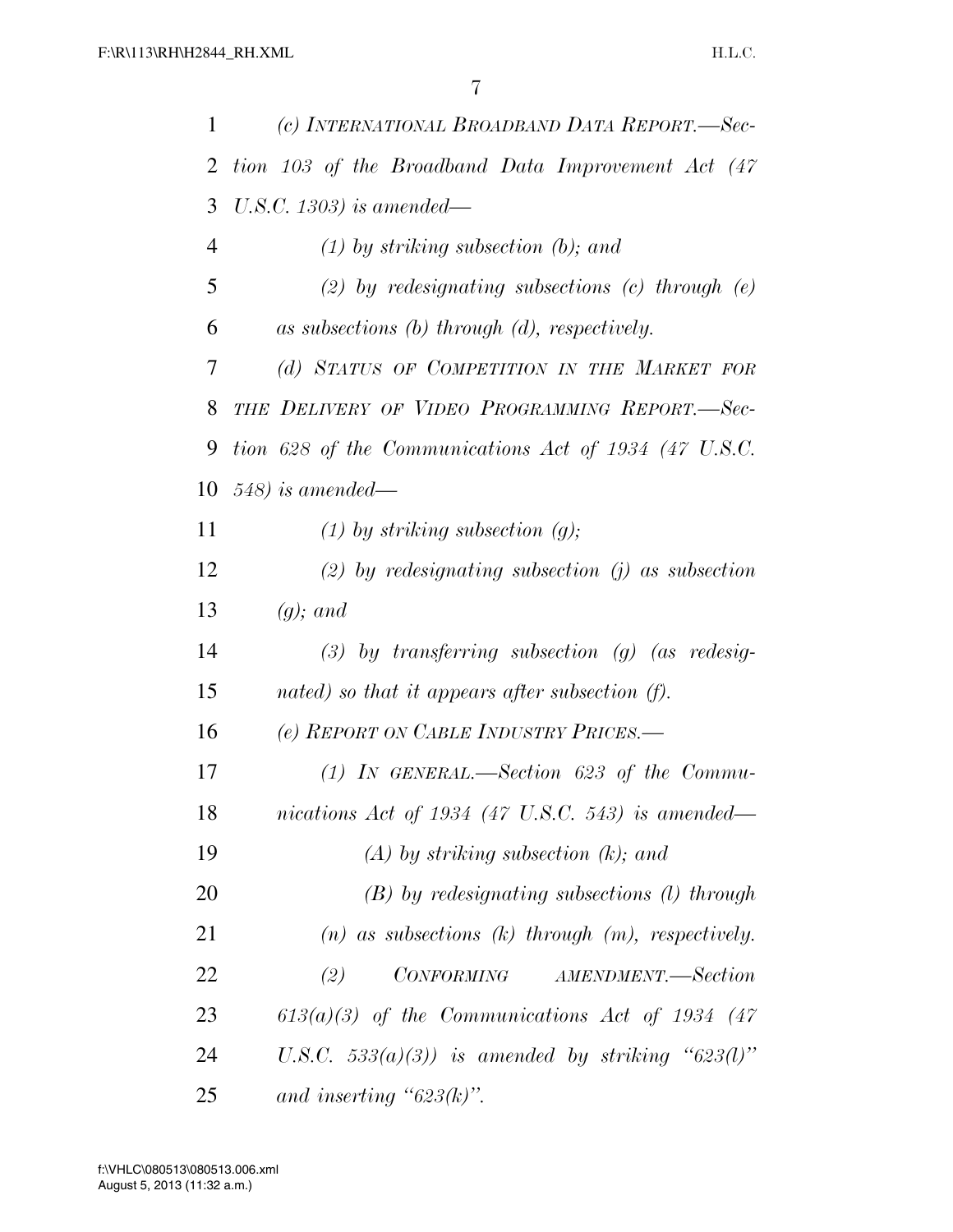*(f) TRIENNIAL REPORT IDENTIFYING AND ELIMI- NATING MARKET ENTRY BARRIERS FOR ENTREPRENEURS AND OTHER SMALL BUSINESSES.—Section 257 of the Com- munications Act of 1934 (47 U.S.C. 257) is amended by striking subsection (c).* 

 *(g) SECTION 706 REPORT.—Section 706 of the Tele- communications Act of 1996 (47 U.S.C. 1302) is amend-ed—*

*(1) in subsection (b)—*

 *(A) in the last sentence, by striking ''If the Commission's determination is negative, it'' and inserting ''If the Commission determines in its report under section 14 of the Communications Act of 1934 that advanced telecommunications capability is not being deployed to all Americans in a reasonable and timely fashion, the Commis-sion''; and* 

 *(B) by striking the first and second sen-tences;* 

*(2) by striking subsection (c);* 

 *(3) in subsection (d), by striking ''this sub-section'' and inserting ''this section''; and* 

 *(4) by redesignating subsection (d) as subsection*  24  $(c)$ .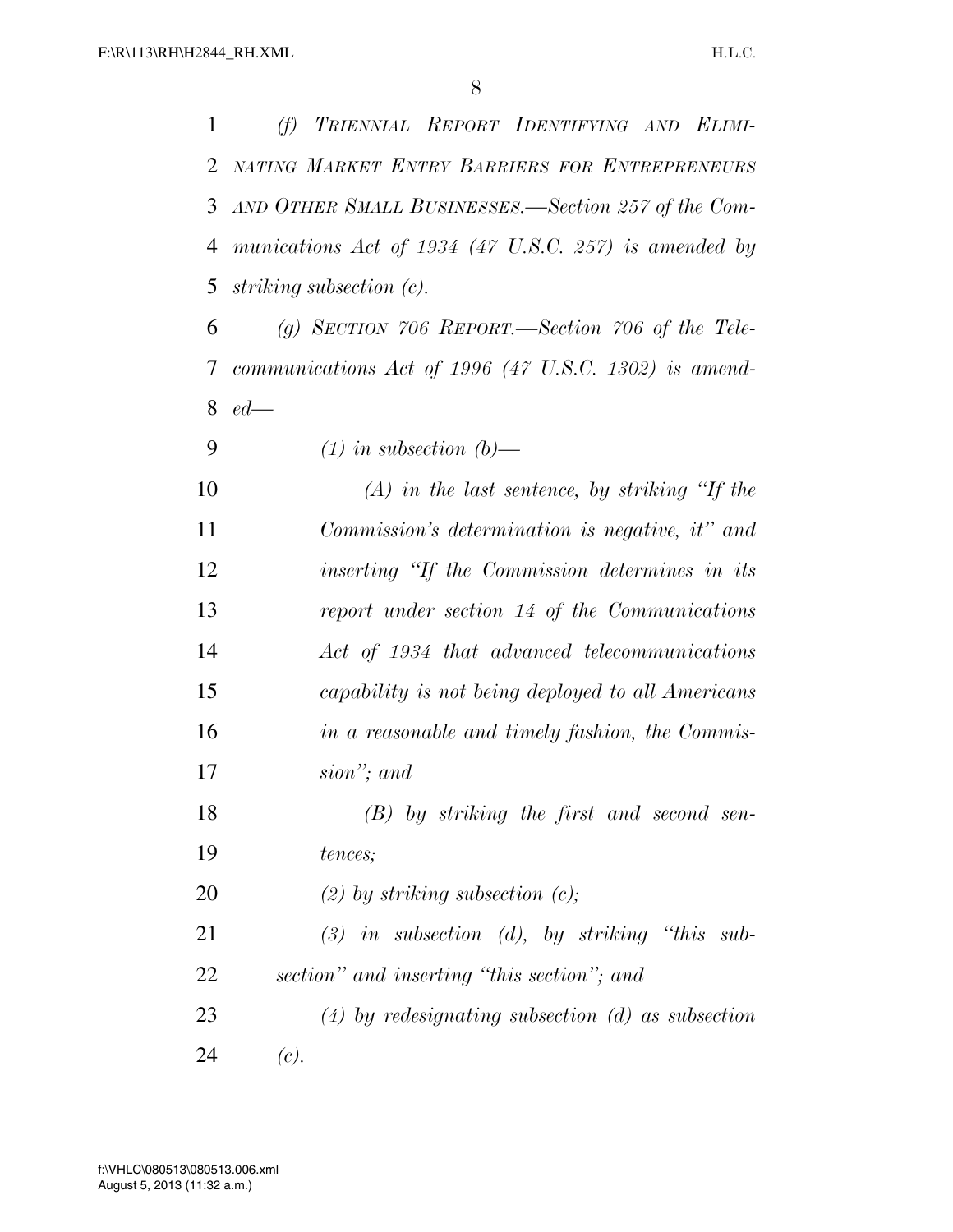| 1  | (h) STATE OF COMPETITIVE MARKET CONDITIONS               |
|----|----------------------------------------------------------|
| 2  | WITH RESPECT TO COMMERCIAL MOBILE RADIO SERV-            |
| 3  | ICES.—Section 332(c)(1)(C) of the Communications Act of  |
| 4  | 1934 (47 U.S.C. 332(c)(1)(C)) is amended by striking the |
| 5  | first and second sentences.                              |
| 6  | (i) PREVIOUSLY ELIMINATED ANNUAL REPORT.—                |
| 7  | (1) IN GENERAL.—Section 4 of the Communica-              |
| 8  | tions Act of 1934 (47 U.S.C. 154) is amended—            |
| 9  | $(A)$ by striking subsection $(k)$ ; and                 |
| 10 | $(B)$ by redesignating subsections $(I)$ through         |
| 11 | $(a)$ as subsections $(k)$ through $(n)$ , respectively. |
| 12 | (2) CONFORMING AMENDMENTS.—The Commu-                    |
| 13 | nications Act of 1934 is amended—                        |
| 14 | $(A)$ in section $9(i)$ , by striking "In the            |
| 15 | Commission's annual report, the Commission               |
| 16 | shall prepare an analysis of its progress in devel-      |
| 17 | oping such systems and" and inserting "The               |
| 18 | Commission"; and                                         |
| 19 | (B) in section 309(j)(8)(B), by striking the             |
| 20 | last sentence.                                           |
| 21 | $(j)$ ADDITIONAL OUTDATED REPORTS.—The Commu-            |
| 22 | nications Act of 1934 is further amended—                |
| 23 | $(1)$ in section 4—                                      |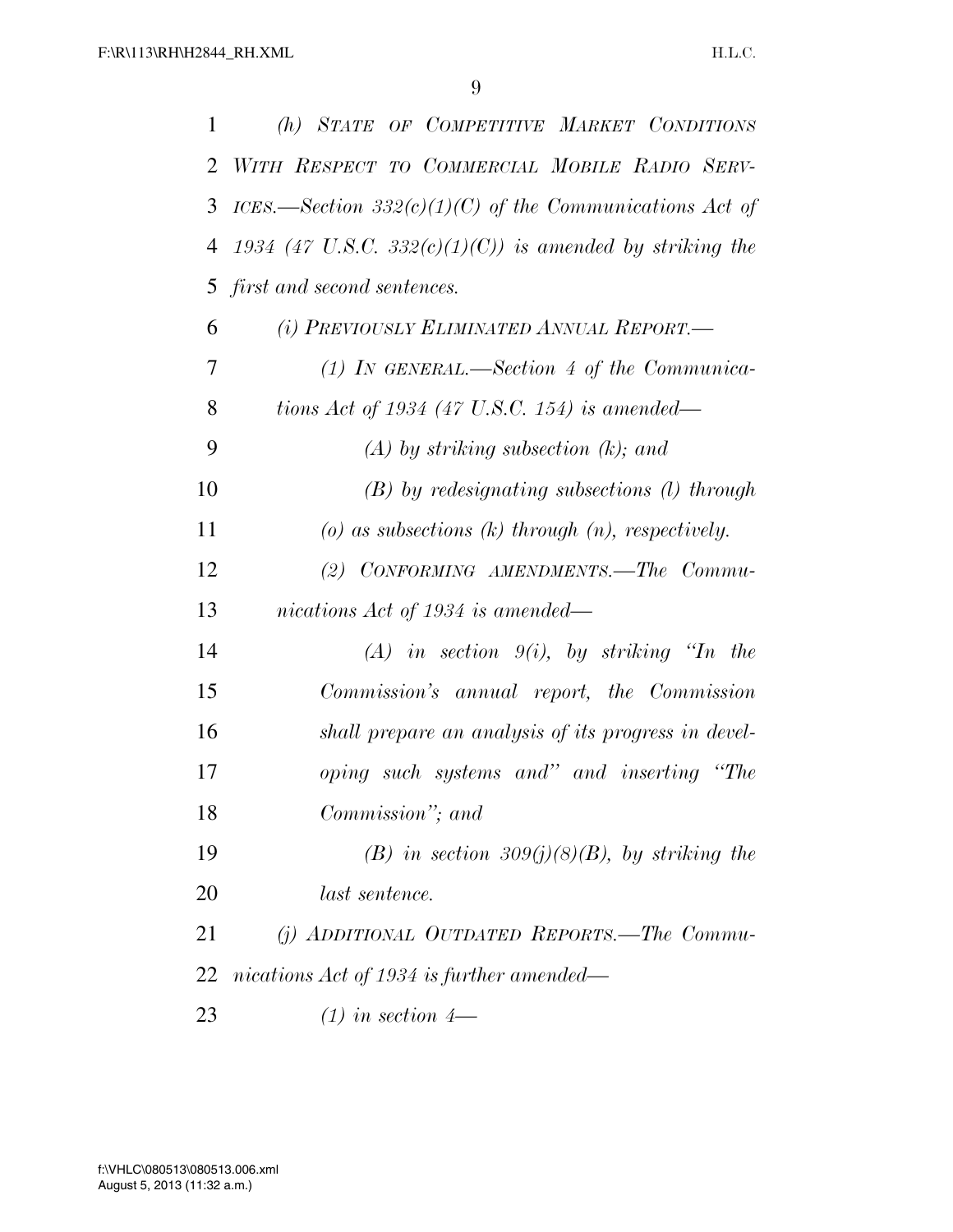| $\mathbf{1}$   | (A) in subsection $(b)(2)(B)(ii)$ , by striking        |
|----------------|--------------------------------------------------------|
| $\overline{2}$ | "and shall furnish notice of such action" and all      |
| 3              | that follows through "subject of the waiver"; and      |
| $\overline{4}$ | $(B)$ in subsection $(g)$ , by striking paragraph      |
| 5              | (2);                                                   |
| 6              | $(2)$ in section 215—                                  |
| 7              | $(A)$ by striking subsection (b); and                  |
| 8              | $(B)$ by redesignating subsection $(c)$ as sub-        |
| 9              | section $(b)$ ;                                        |
| 10             | (3) in section 227(e), by striking paragraph $(4)$ ;   |
| 11             | $(4)$ in section 309(j)—                               |
| 12             | $(A)$ by striking paragraph $(12)$ ; and               |
| 13             | $(B)$ in paragraph $(15)(C)$ , by striking             |
| 14             | <i>clause</i> $(iv);$                                  |
| 15             | $(5)$ in section 331(b), by striking the last sen-     |
| 16             | tence;                                                 |
| 17             | $(6)$ in section 336 $(e)$ , by amending paragraph     |
| 18             | $(4)$ to read as follows:                              |
| 19             | "(4) REPORT.—The Commission shall annually             |
| 20             | advise the Congress on the amounts collected pursuant  |
| 21             | to the program required by this subsection.";          |
| 22             | $(7)$ in section 339(c), by striking paragraph $(1)$ ; |
| 23             | $(8)$ in section 396—                                  |
| 24             | $(A)$ by striking subsection (i);                      |
| 25             | $(B)$ in subsection $(k)$ —                            |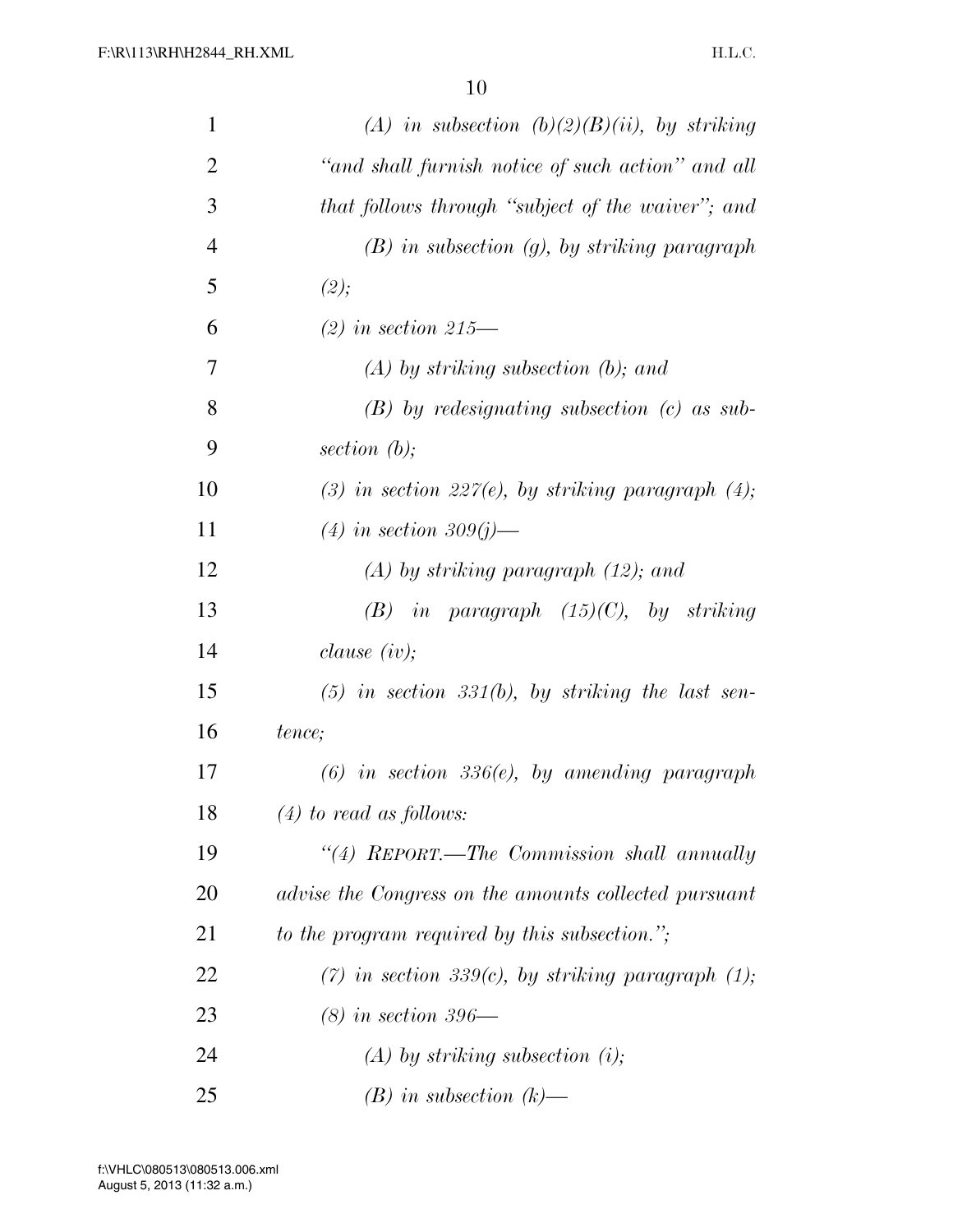| $\mathbf{1}$   | $(i)$ in paragraph $(1)$ , by striking sub-                |
|----------------|------------------------------------------------------------|
| $\overline{2}$ | paragraph $(F)$ ; and                                      |
| 3              | (ii) in paragraph $(3)(B)(iii)$ , by strik-                |
| $\overline{4}$ | ing subclause $(V)$ ;                                      |
| 5              | (C) in subsection $(l)(1)(B)$ , by striking                |
| 6              | "shall be included" and all that follows through           |
| 7              | "The audit report"; and                                    |
| 8              | $(D)$ by striking subsection $(m)$ ;                       |
| 9              | (9) in section 398(b)(4), by striking the third            |
| 10             | sentence;                                                  |
| 11             | $(10)$ in section $624A(b)(1)$ —                           |
| 12             | (A) by striking "REPORT; REGULATIONS"                      |
| 13             | and inserting "REGULATIONS";                               |
| 14             | $(B)$ by striking "Within 1 year after" and                |
| 15             | all that follows through "on means of assuring"            |
| 16             | and inserting "The Commission shall issue such             |
| 17             | regulations as are necessary to assure"; and               |
| 18             | $(C)$ by striking "Within 180 days after"                  |
| 19             | and all that follows through "to assure such com-          |
| 20             | <i>patibility.</i> "; and                                  |
| 21             | $(11)$ in section 713, by striking subsection (a).         |
| 22             | <b>SEC. 4. EFFECT ON AUTHORITY.</b>                        |
| 23             | Nothing in this Act or the amendments made by this         |
| 24             | Act shall be construed to expand or contract the authority |
| 25             | of the Federal Communications Commission.                  |